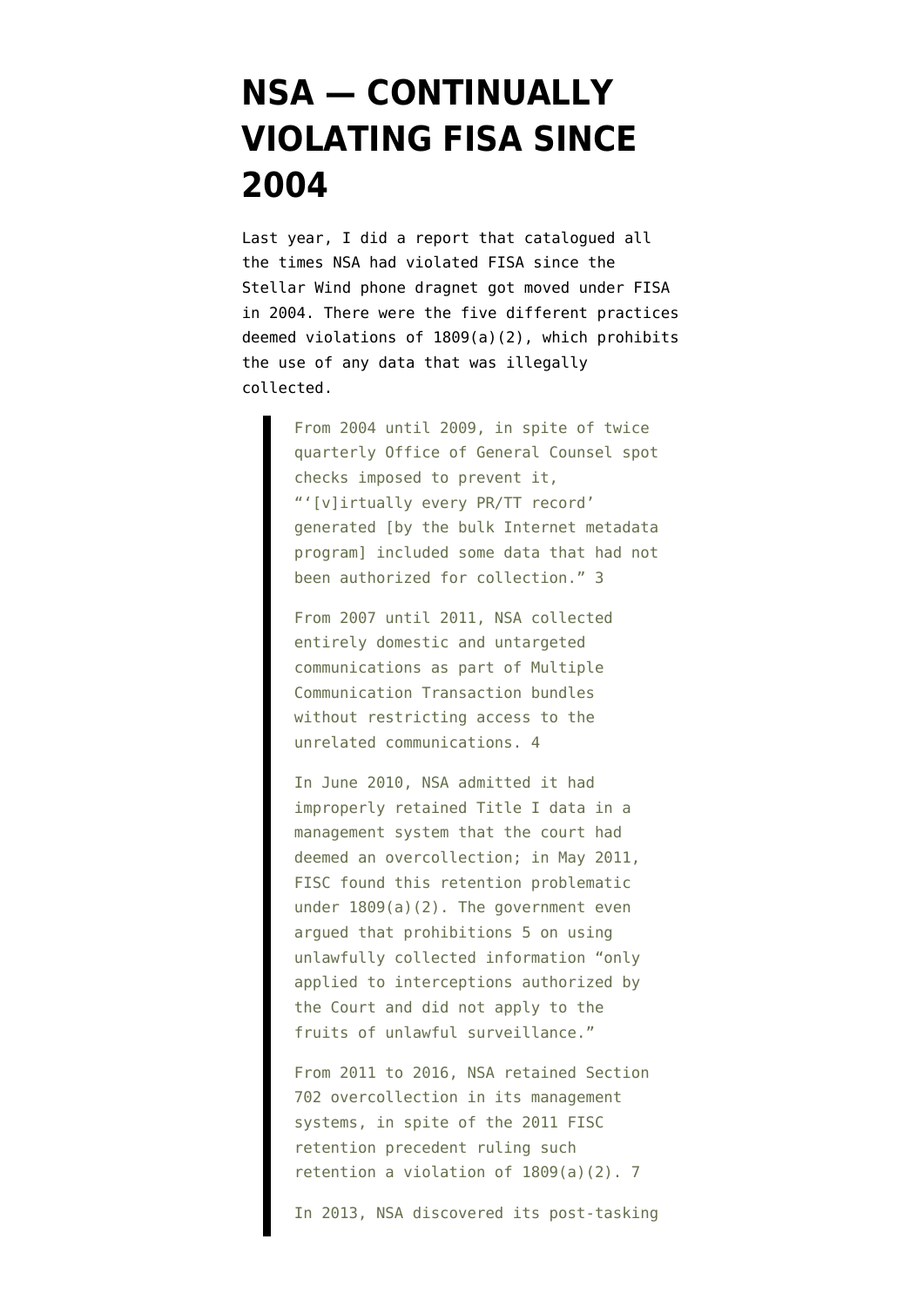checks to ensure targeted phones had not roamed into the United States had not functioned properly for some redacted period of time (possibly dating back to 2008), meaning some of the telephone collection from that period may have been collected on individuals located inside the United States in violation of 702. 8

In addition to those, NSA had continued to conduct back door searches of data collected using upstream 702 collection even after John Bates prohibited the practice in 2011.

> Because upstream collection foreseeably results in the collection of domestic communications, when John Bates first permitted searches of 702 data using US person identifiers in late 2011, he prohibited such searches on upstream data, for fear it would amount to using 702 for domestic surveillance. Yet NSA starting disclosing "many" such violations as early as 2013. 9

As NSA's compliance organizations started looking more closely in 2015 and 2016, they discovered the NSA was even conducting such searches in systems "that do not interface with NSA's query audit system," raising questions about their ability to oversee US person queries 10 more generally. NSA discovered that some data obtained using upstream collection had been mislabeled as PRISM collection, meaning it would get no special treatment. With one tool used 11 to conduct queries of Americans located overseas, NSA experienced an 85% noncompliance rate. 12

While Rosemary Collyer (who is the worst presiding FISA Judge ever) didn't deem that a violation of  $1809(a)(2)$  - meaning NSA didn't have to segregate and destroy andy data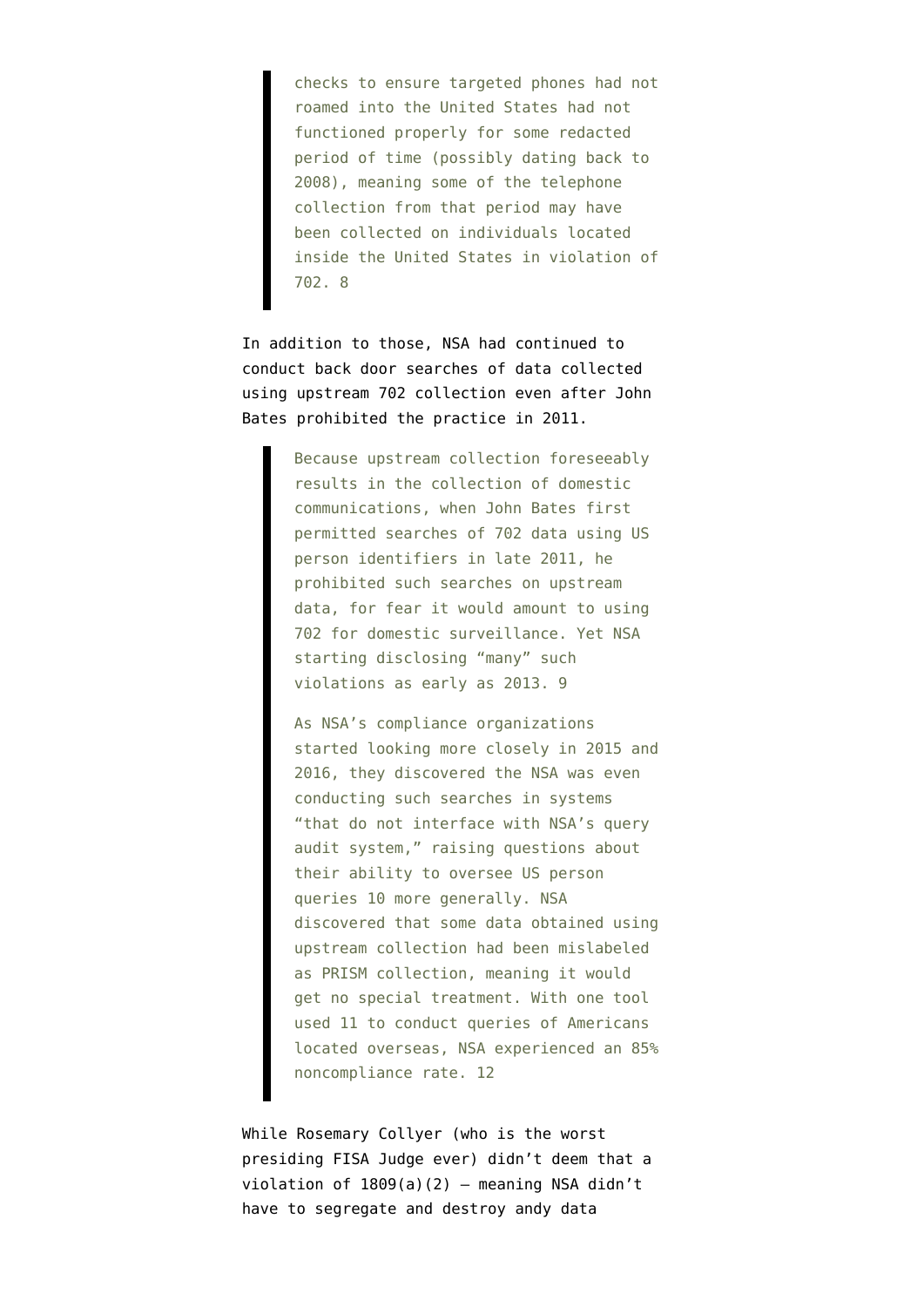collected improperly — it still violated the minimization procedures that control 702 collection.

So between 2004 and 2016, NSA was always breaking the rules of FISA in one way or another.

And we can now extend that timeline to 2018. The NSA just [revealed](https://www.nsa.gov/news-features/press-room/Article/1618691/nsa-reports-data-deletion/) that it had destroyed all the call detail records it had collected since 2015, which would be all those collected under USA Freedom Act.

> Consistent with NSA's core values of respect for the law, accountability, integrity, and transparency we are making public notice that on May 23, 2018, NSA began deleting all call detail records (CDRs) acquired since 2015 under Title V of the Foreign Intelligence Surveillance Act (FISA)

> The Government relies on Title V of FISA to obtain CDRs, which do not include the content of any calls. In accordance with this law, the Government obtains these CDRs, following a specific courtauthorized process.

> NSA is deleting the CDRs because several months ago NSA analysts noted technical irregularities in some data received from telecommunications service providers. These irregularities also resulted in the production to NSA of some CDRs that NSA was not authorized to receive. Because it was infeasible to identify and isolate properly produced data, NSA concluded that it should not use any of the CDRs. Consequently, NSA, in consultation with the Department of Justice and the Office of the Director of National Intelligence, decided that the appropriate course of action was to delete all CDRs. NSA notified the Congressional Oversight Committees, the Privacy and Civil Liberties Oversight